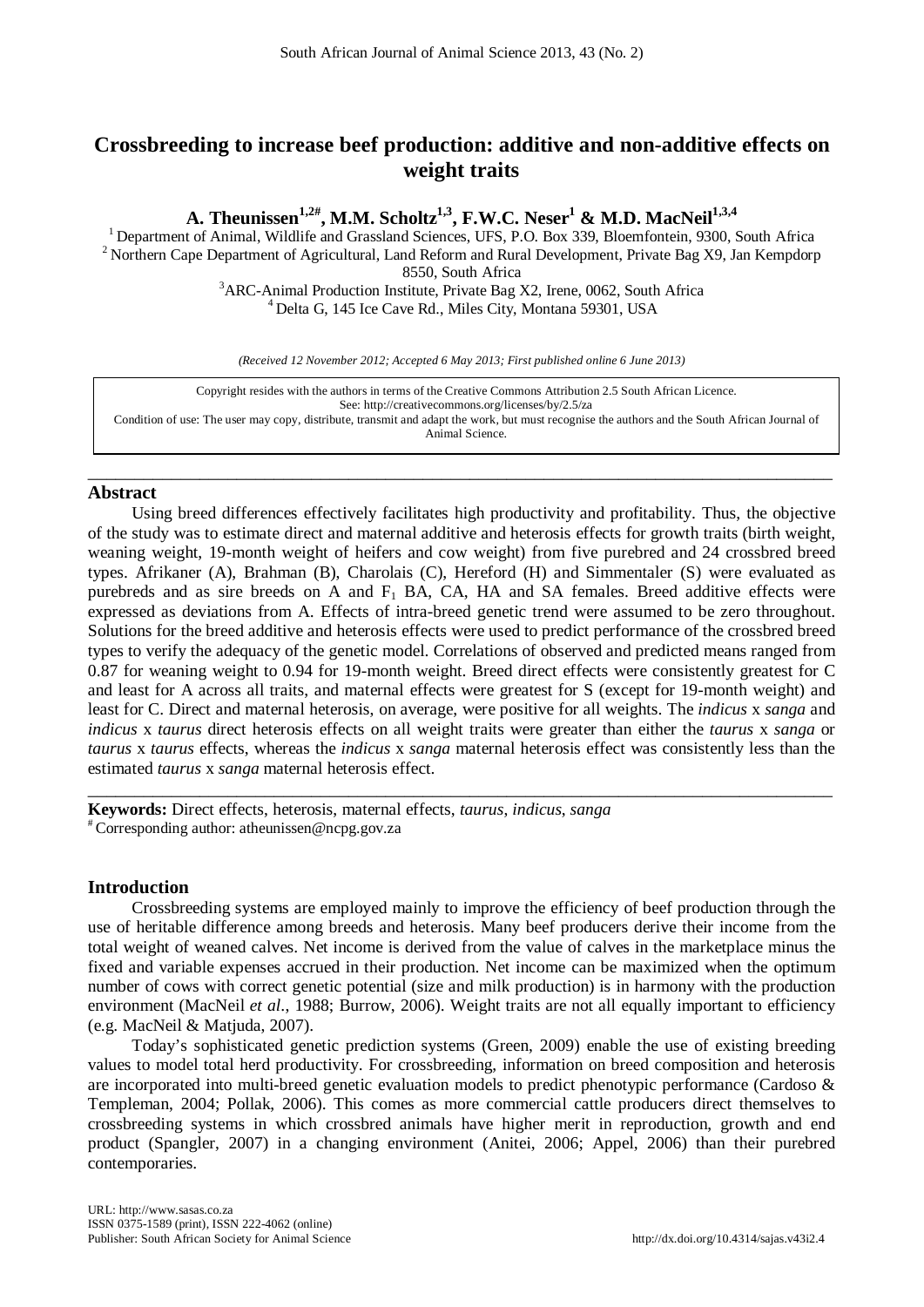The aim of this paper is to estimate breed additive and heterosis effects in South African beef cattle. Data for weight traits of 24 crossbred and five purebred breed types were obtained from Vaalharts Research Station in South Africa from research by Els (1988).

### **Materials and Methods**

Crossbreeding experiments were carried out at Vaalharts Research Station, near Jan Kempdorp. The research station is located in the centre of South Africa at 27º51' south and 24º50' east at an altitude of 1175 metres and is in an area with sandy red soil with lime rock underneath. These soils form part of the Hutton formation and represent mainly the Manganese series (Laker, 2003). The veld type is mixed *Tarchonanthus* veld, veld type No 16b, 4 (Acocks, 1988). Vaalharts Research Station has a recommended carrying capacity of 10 ha/LSU. The climate at the research station is characterized by hot summers and cold winters with frost being a common occurrence. The highest monthly average temperature is around 32 ºC and is experienced in December and January. The lowest monthly average temperature is around -0.5 ºC and is experienced in July. The average rainfall is 450 mm per annum, of which 88% is precipitated during the summer months from October to April in the form of thunderstorms.

Els (1988) evaluated five breeds: Afrikaner (A), Brahman (B), Charolais (C), Hereford (H) and Simmentaler (S) as purebreds, as topcrosses on A as a dam line producing  $F_1$  progeny, and on BA, CA, HA, and SA F1 females producing backcross and three-breed cross progenies. The beef cattle herd was raised under extensive conditions. Management and selection procedures of the herd were described by Els (1988). Least squares means, standard errors, and number of records for birth weight (BW), weaning weight (WW), 19-month weight of heifers (HW) and cow weight at partus (CW) of the various breed group combinations were originally presented in Els' thesis (1988). These means were thus adjusted for contemporary group (year of birth, calving season, age of dam) and sex of calf effects, which were significant  $(P < 0.05)$  sources of variation for all the traits.

Dickerson (1969; 1973) proposed partitioning breed group means into breed-specific additive and heterosis effects as follows:

Pure breeds

 $C = G^I_C + G^M_C$ Two-breed crosses  $\mathbf{A} \times \mathbf{B} = \frac{1}{2} \mathbf{G}_{\mathbf{A}}^{\mathbf{I}} + \frac{1}{2} \mathbf{G}_{\mathbf{B}}^{\mathbf{I}} + \mathbf{H}_{\mathbf{A}\mathbf{B}}^{\mathbf{I}} + \mathbf{G}_{\mathbf{B}}^{\mathbf{M}}$ **Backcrosses**  $\mathbf{A} \times \mathbf{B} \mathbf{A} = \frac{3}{4} \mathbf{G}_{\mathbf{A}}^{\mathbf{I}} + \frac{1}{4} \mathbf{G}_{\mathbf{B}}^{\mathbf{I}} + \frac{1}{2} \mathbf{H}_{\mathbf{B}\mathbf{A}}^{\mathbf{I}} + \mathbf{H}_{\mathbf{B}\mathbf{A}}^{\mathbf{M}} + \frac{1}{2} \mathbf{G}_{\mathbf{B}}^{\mathbf{M}} + \frac{1}{2} \mathbf{G}_{\mathbf{A}}^{\mathbf{M}}$ Three-breed crosses **A x** BC =  $\frac{1}{2}G_{A}^{I} + \frac{1}{4}G_{B}^{I} + \frac{1}{4}G_{C}^{I} + \frac{1}{2}H_{AB}^{I} + \frac{1}{2}H_{AC}^{I} + H_{BC}^{M} + \frac{1}{2}G_{B}^{M} + \frac{1}{2}G_{C}^{M}$ 

In the above formulas: **A, B** and **C** designate different breeds, **G<sup>I</sup>** and **G<sup>M</sup>** represent individual additive and maternal effects, and  $H^I$  and  $H^M$  represent individual and maternal heterosis effects, respectively. Here, recombination effects were assumed to be nil, and heterosis effects were assumed to be proportional to expected heterozygosity in the crosses relative to the purebreds, and recombination effects were assumed nil. Thus, the general model can be stated as:

$$
Y = G_0 + \beta_i G^I + \beta_j G^M + \beta_k H^I + \beta_l H^M + \epsilon
$$

Wherein **Y** is the phenotypic value of the cross for the trait interest,  $\mathbf{G}_0$  is the intercept,  $\beta_i$  and  $\beta_i$  are partial regression coefficients representing individual and maternal additive effects,  $\beta_k$  and  $\beta_l$  are partial regression coefficients representing individual and maternal heterosis effects, and **ε** is the residual lack of fit (not estimated).

For each trait, the least squares means reported by Els (1988) for the various breed groups were equated to their respective expectations and the resulting system of equations was solved by weighted least squares, in which the weight given to each mean was the reciprocal of its standard error, using the GLM procedure of SAS (2010). In order to uniquely solve the system of equations represented by the model, two constraints were necessary. These were that  $G_A^I = G_A^M = 0$ . Thus, breed-specific individual and maternal additive effects were expressed as deviations from the respective Afrikaner breed effects and the intercept estimated the mean for A. Similar methodology has been used by MacNeil *et al.* (1988) to summarize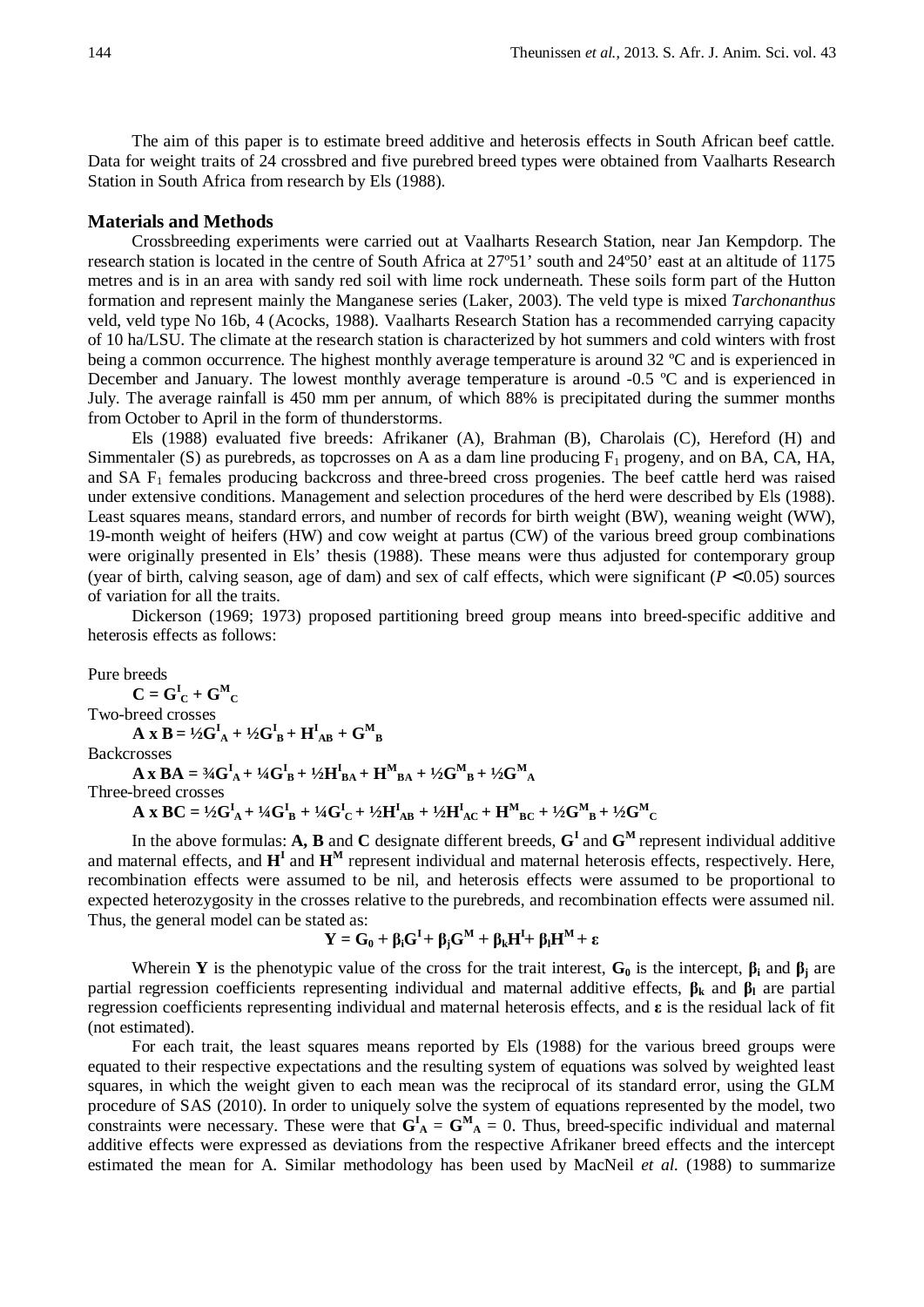multiple phases of a crossbreeding experiment, and by Williams *et al.* (2010) to analyse a number of cattle breeds from an extensive literature review of crossbreeding studies.

An important advantage of partitioning breed effects as described above is that the merit of untested breed combination can be predicted in a straightforward manner from the results (e.g. MacNeil *et al.*, 1988). For instance, the equilibrium value  $(2R_{AH})$  for the two breed rotation of A and H is given by:

$$
2R_{\text{AH}} = 1G_0 + 1/2G_{\text{H}}^{\text{I}} + 1/2G_{\text{H}}^{\text{M}} + 2/3H_{\text{AH}}^{\text{I}} + 2/3H_{\text{AH}}^{\text{M}}
$$

Here, predicted values for the breed group means presented by Els (1988) were calculated from the regression model given above as a check on the goodness of fit of the model. For each trait, the correlation between the observed breed group means and their respective predicted values was calculated as a summary statistic.

### **Results and Discussion**

Although the data analysed here were collected some years ago, it is believed to be reliable and accurate, and the breed group means have been reported previously (Els, 1988). However, it was not analysed in such a way that breed additive and heterosis effects were estimated. The mean level of performance for some of the breeds may have changed as a result of response to selection and/or inbreeding that has accrued in the intervening generations, and this should be considered in contemporary application of these results by the South African beef industry. However, there are no more recent crossbreeding results from data collected under conditions in South Africa.

Pearson's correlation coefficients between the least squares means reported by Els (1988) and their predicted values (not shown) based on the linear model used to partition additive and heterosis effects were calculated to quantify the adequacy of this partitioning (Table 1). These correlation coefficients are all greater than 0.87, suggesting a high degree of fidelity between the original data and the predicted values derived from the linear model that was used here**.** Possible explanations for these correlation coefficients being less than 1.0 include genetic effects that were not accounted for in the model (e.g. recombination or epistasis and grand maternal additive effects) and sampling of genetic effects in the breed group means (Williams *et al.*, 2010*).*

| Growth traits          | Correlation |  |  |
|------------------------|-------------|--|--|
| Birth weight           | 0.93        |  |  |
| Weaning weight         | 0.87        |  |  |
| 19-month heifer weight | 0.94        |  |  |
| Cow weight             | 0.93        |  |  |
|                        |             |  |  |

**Table 1** Pearson's correlation between the observed least squares means and their predicted values

### Additive genetic effects

Estimated breed additive effects for the weight traits are shown in Table 2. The estimated direct effects on weight traits were greater for all breeds involved in the study other than for the A breed, whereas the maternal additive effects were mostly negative, the S breed being an exception. Dickerson (1969; 1973), Wilson *et al.* (1972) and Schoeman (1999) suggested a possible negative correlation between direct and maternal effects on pre-weaning growth, and posited that those breeds with high estimated individual additive effects would be most suitable as terminal sire breeds in production systems designed to maximize weaning weight, while breeds with high estimated maternal additive effects would be most useful as dam breeds. This latter recommendation may be contrary to best practices in environments where energy is limiting during lactation and breeds with high genetic potential for milk production consequently maintain a negative energy balance that is sufficient to compromise reproduction (Short & Adams, 1988).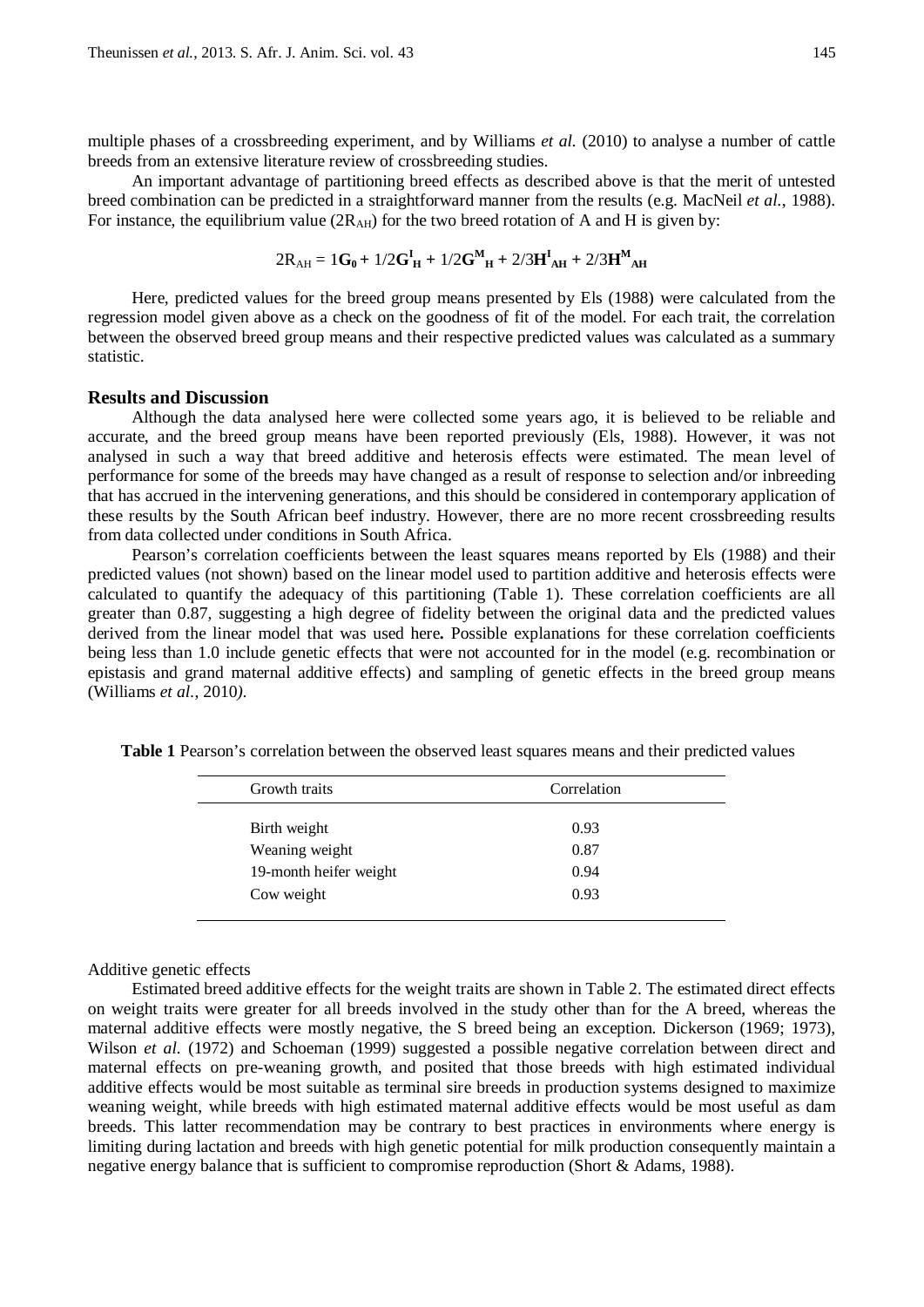| Effect              | Breed <sup>2</sup> | Birth weight<br>(kg) | Weaning<br>weight (kg) | 19 month heifer<br>weight $(kg)$ | Cow weight at<br>partus (kg) |
|---------------------|--------------------|----------------------|------------------------|----------------------------------|------------------------------|
| Intercept           | A mean             | $34.5 \pm 0.9*$      | $184.0 \pm 10.8$       | $303.9 \pm 13.3$                 | $435.0 \pm 12.0$             |
| Individual (direct) | S                  | $1.8 \pm 2.8$        | $27.3 \pm 12.9$        | $46.8 \pm 25.0$                  | $10.2 \pm 20.5$              |
|                     | B                  | $3.0 \pm 3.0$        | $12.4 \pm 12.2$        | $16.3 \pm 21.3$                  | $62.6 \pm 18.0$              |
|                     | $\mathcal{C}$      | $19.6 \pm 5.6$       | $64.1 \pm 26.0$        | $159.0 \pm 52.4$                 | $180.1 \pm 43.7$             |
|                     | H                  | $0.1 \pm 3.0$        | $24.7 \pm 13.8$        | $15.3 \pm 24.6$                  | $48.8 \pm 20.3$              |
| Maternal            | S                  | $7.0 \pm 3.2$        | $22.7 \pm 13.3$        | $8.4 \pm 30.4$                   | $13.8 \pm 25.7$              |
|                     | B                  | $-4.8 \pm 3.3$       | $2.4 \pm 12.6$         | $12.5 \pm 26.8$                  | $-48.6 \pm 22.9$             |
|                     | C                  | $-7.3 \pm 5.8$       | $-25.7 \pm 26.2$       | $-98.3 \pm 56.1$                 | $-113.1 \pm 46.8$            |
|                     | H                  | $1.0 \pm 3.3$        | $-29.6 \pm 14.1$       | $-18.1 \pm 31.2$                 | $-76.8 \pm 26.1$             |

**Table 2** Breed-specific direct and maternal additive effects and standard errors<sup>1</sup> on weight traits

<sup>1</sup> The standard errors represent lack of fit to the genetic model, rather than variation among animals of similar genetic makeup.

 $A =$  A frikaner; B = Brahman; C = Charolais; H = Hereford; S = Simmentaler.

Studies have shown that 75% of calves lost before weaning are lost at or near birth, and that 80% or more of the deaths result from dystocia or calving difficulties. The birth weight of the calf is the primary determinant of the difficulty of parturition, followed in importance by the pelvic area of the female (Bellows *et al*., 1971; Short *et al*., 1979). Older cows are bigger, have larger pelvic openings, and consequently have much fewer calving difficulties than younger cows. Most calving difficulties occur in heifers calving for the first time (Sprott & Troxel, 2008).

For BW (Table 2) the C had the highest direct breed (individual additive) effect:  $+19.6$  kg or  $+56.8\%$ . In a study that was performed under an intensive production system at farms in the Johannesburg area, Dadi *et al*. (2002) found that C sired calves were 5 kg heavier than H sired calves. This sizeable direct effect indicates appropriate use of C sires on older cows (MacNeil *et al.*, 1988), but not on heifers. The other breeds studied had much smaller direct effects on birth weight. In contrast to the large positive direct effect, the maternal additive effect of C on birth weight was -7.3 kg or -21.2%. The S had the greatest maternal additive effect  $(+7.0 \text{ kg or } +20.3\%)$  of all the breeds involved in the study. This is contrary to the findings of Skrypzeck *et al.* (2000), who observed a negative maternal effect (-7.2%) for S in a study that involved the S, H and A breeds, and ascribed calving difficulties with S genotypes is probably the result of the positive breed additive effect on BW. Schoeman *et al*. (1993) also obtained positive maternal additive effect for S, relative to A and H. Here, the summed additive effects of S on BW were +25.5%; substantially greater than the +10.9% obtained by Skrypzeck *et al*. (2000), but closer to the +17.3% found by Schoeman *et al*. (1993). The individual additive effect of B on BW was positive and undesirable (+3.0 kg or 8.7%), but maternal additive effect of B was -4.8 kg (-13.9%). Thus, this study reinforced the view that B sired calves, expressing half of the direct effect, but none of the maternal effect, have increased BW (Gregory *et al*., 1979; Barkhouse *et al*., 1998) and that B dams, expressing half of the direct effect and all of the maternal effect, produce small calves (Prayaga, 2003).

For many producers, WW represents a saleable product and is thus a point of emphasis. However, the primary objective of applied animal breeding programmes is assumed to be a reduction of total costs per value-unit of products under varying management and marketing situations (Dickerson, 1973). The breed direct effect of C (+64.1 kg or 34.8%) on WW (Table 2) was greatest among the breeds studied. However, in purebred C, 25.7 kg of the direct effect was negated by the maternal additive effect, which may be a reflection of lower milk production. Thus, the combined additive contribution of C was exceeded by S, with +27.3 kg direct effect and +22.7 kg maternal additive effect. This increase in performance (+27.2%) relative to A exceeds the +21.9% and +12.2% reported by Schoeman *et al*. (1993) and Skrypzeck *et al*. (2000), respectively. Based on the sums of the estimated breed direct and maternal effects, WW of both B and H calves would be less than either S or C calves, with B calves expected to be 19.7 kg heavier at weaning than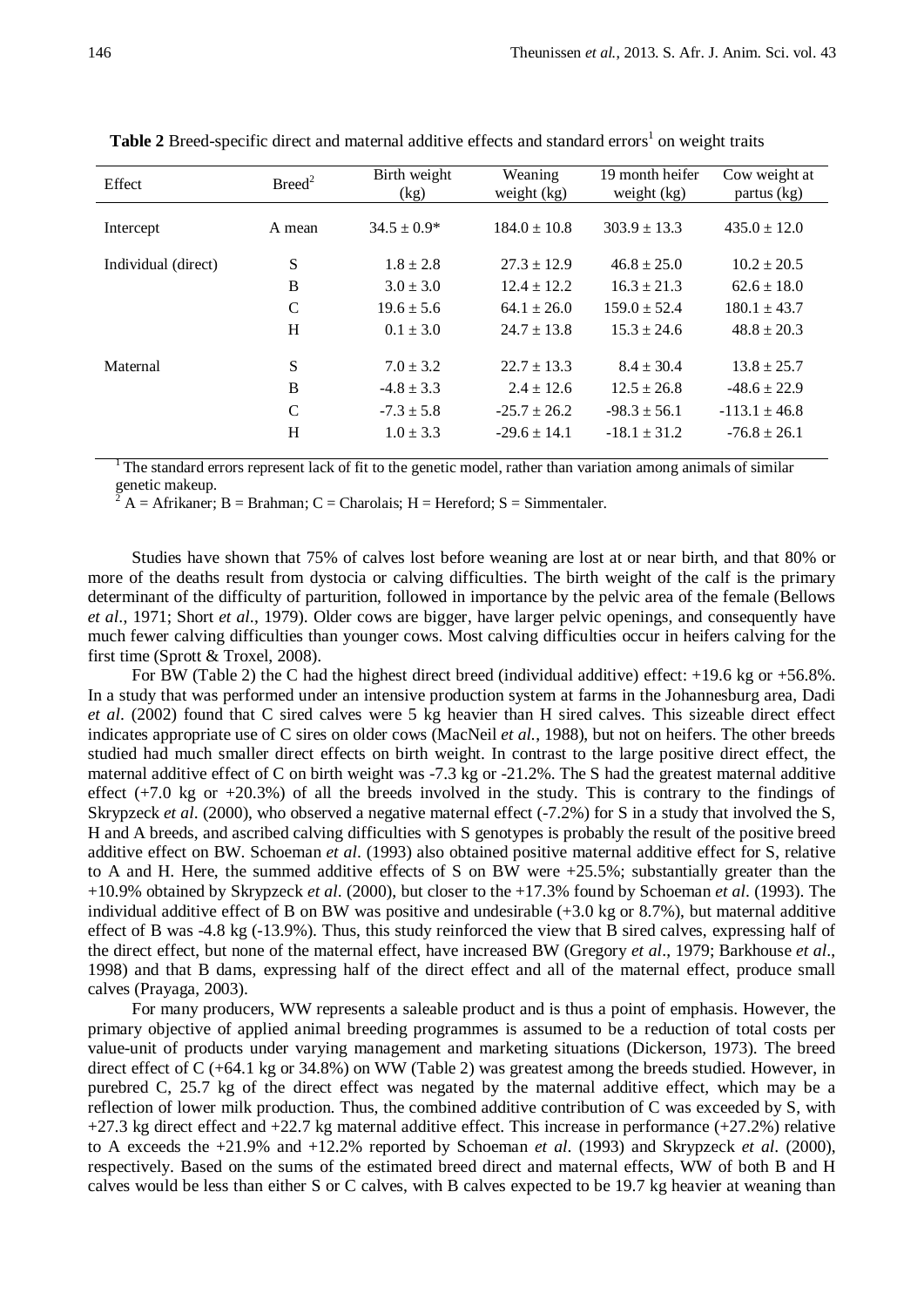H calves. In the North American subtropics, Roberson *et al*. (1986) found the B direct effect on weaning weight was 12.9 kg less than H, and the B maternal additive effect was 13.1 kg greater than H. Similarly, Franke *et al*. (2001) found the direct effect of H marginally greater than B, with the direct effects of both breeds being substantially less than C. The corresponding maternal additive effects observed by Franke *et al*. (2001) indicated H was substantially less than either B or C, which were similar. In studies conducted in the temperate zone, Alenda *et al*. (1980) and MacNeil *et al*. (1982) found both direct and maternal additive effects of C greater than H. MacNeil *et al*. (1982) also found direct effects of C equal to S, and the maternal effect of S was greater than C. To the extent that differences in breed additive maternal effects reflect differences in milk production (Garrick, 2006), feed requirements of cows may exhibit a corresponding increase. Thus, the economic advantage achieved from increasing WW owing to maternal effects may be somewhat offset by increases in feed cost as reflected in a reduced sustainable stocking rate.

Most breeding systems that produce weaner calves must also produce replacement heifers. To produce a consistent set of replacement heifers, the appropriate crossbreeding system with a particular set of breeds must be consistently maintained (Olsen, 2002). The order of individual additive effects on HW was the same as their order on WW. However, the magnitude of the direct effect of C relative to A was substantially greater for HW  $(+52%)$  than it was for WW  $(+35%)$ , and the magnitude of H direct effects increased slightly from WW to HW (+5% vs. +13%). The direct effects on HW of B and SH were similar percentagewise to what they had been for WW (+5% and +15% vs. +7% and 15%, respectively). Maternal additive effects of S and B were positive and at least marginally greater than the maternal additive effect of H. The maternal additive effect of C was significantly less than for S and B and at least marginally less than for H. Overall, C and S heifers would be expected to be heavier at 19 months than B heifers, with B heifers being approximately intermediate in weight between S or C and A or H heifers.

Results from this study also indicated that even for CW, breed maternal effects still exist. In this study CW was measured at calving (partus). Although CW at weaning is the more reliable and practical measure to record, Crook *et al*. (2010) had found an estimated genetic correlation of 0.95 ± 0.03 between CW at calving and at weaning of the calf. The maintenance requirement of a cow is affected by her weight: the larger the animal, the greater her maintenance requirement. Therefore, an indicator of cow size may be important in the evaluation of alternative breeding objectives (MacNeil *et al*., 1984; Garrick, 2006). When compared with the other breeds, A cows were relatively light in weight at parturition and, owing to their relatively low maintenance requirements, are believed to be well adapted to harsh environmental conditions (Moyo *et al*., 1996). The results presented in Table 2 indicate that C cows would be more than 40 kg heavier at calving than the other breeds, with S and B cows perhaps slightly heavier and H cows slightly lighter than A cows at calving. The substantial maternal additive effects observed in this study for HW and CW were contrary to the belief that maternal effects are likely to have little influence on traits measured after the time of weaning. However, Prayaga (2003) and Pico *et al*. (2004) also found maternal effects affecting postweaning traits, and observed these effects up to final (mature) weight.

#### Heterosis effects

Effects of heterosis have important implications, perhaps even more than breed additive effects, for economic efficiency of beef production (Davis *et al*. 1994). Ehiobu *et al*. (1990) found that greater theoretical distance based on the co-ancestry of pairs of lines was significantly correlated with heterosis. Thus, greater genetic distance between breeds may result in greater heterosis, relative to more closely related breeds. Contained in this study are representatives of three recognized subspecies of *Bos taurus*: *taurus* (C and S) *indicus* (B), and *sanga* (A) as well as crosses among them. Thus, there is considerable opportunity for variation in the magnitude of heterosis effects. Estimated heterosis effects found in this study are presented in Table 3. Because the specific breed-cross heterosis effects are estimated from relatively scant amounts of data, the discussion will be focused on the composite estimates from the subspecies.

On average, both direct and maternal heterosis effects were positive for all of the traits examined here. For BW, HW and CW, maternal heterosis effects were less than the corresponding estimates of direct heterosis. Only for WW were the direct and maternal heterosis effects approximately equal. Cundiff *et al*. (1974) found that maternal heterosis reflected the greater and more persistent milk production crossbred cows over straightbred cows in a study which involved three British breeds. The *indicus* x *sanga* and *indicus* x *taurus* direct heterosis effects on all weight traits were greater than either the *taurus* x *sanga* or *taurus* x *taurus* effects, whereas the *indicus* x *sanga* maternal heterosis effect was consistently less than the estimated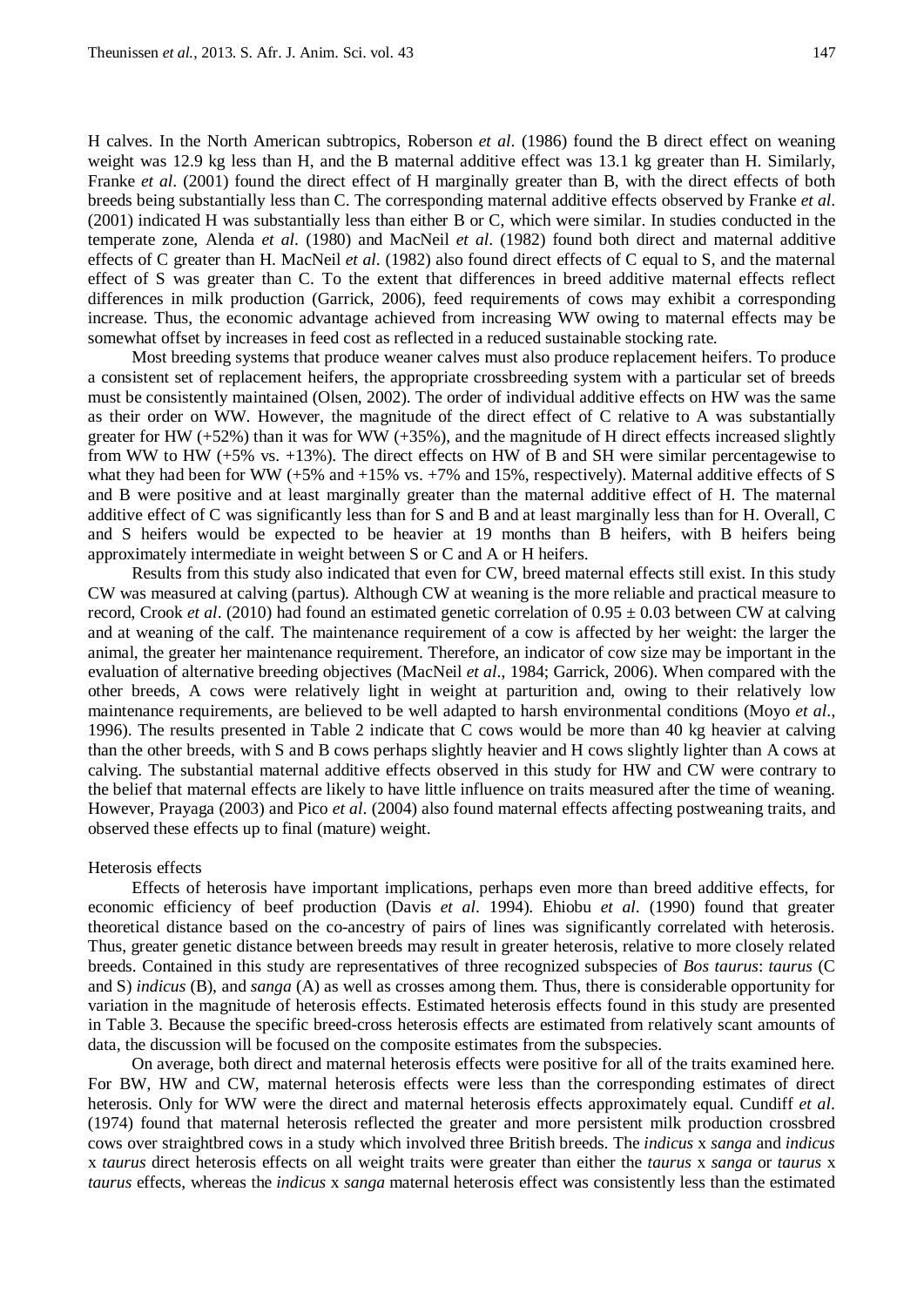*taurus* x *sanga* maternal heterosis effect. These results are in accordance with Franke (1994), who reported from crosses between Angus, B, C and H breeds that the direct heterosis effect on BW in crosses with B is higher than in crosses among the *Bos taurus* breeds. Cundiff *et al*. (1986) and Arthur *et al*. (1999) also stated that direct heterosis effects for BW generally range from 1% to 11% with values for *Bos indicus* x *Bos taurus* at the upper end of the scale.

| Effect     | Breed <sup>2</sup>      |                | Weaning weight<br>(kg) | 19 month heifer<br>weight (kg) | Cow weight at<br>partus (kg) |
|------------|-------------------------|----------------|------------------------|--------------------------------|------------------------------|
|            |                         | (kg)           |                        |                                |                              |
| Individual | <b>BA</b>               |                | $14.7 \pm 6.9$         | $36.4 \pm 20.5$                | $17.9 \pm 17.8$              |
|            | CA                      | $-3.7 \pm 3.3$ | $1.8 \pm 13.8$         | $-18.0 \pm 33.6$               | $-30.7 \pm 28.3$             |
|            | HA                      | $2.2 \pm 2.1$  | $-0.5 \pm 7.8$         | $23.2 \pm 20.8$                | $-22.1 \pm 18.1$             |
|            | <b>SA</b>               | $4.6 \pm 2.0$  | $13.0 \pm 7.4$         | $35.0 \pm 21.7$                | $46.5 \pm 18.3$              |
|            | BC                      | $-2.1 \pm 3.0$ | $24.0 \pm 14.6$        | $39.7 \pm 25.2$                | $44.6 \pm 20.9$              |
|            | <b>BH</b>               | $5.7 \pm 2.3$  | $28.0 \pm 11.0$        | $51.2 \pm 15.3$                | $30.2 \pm 13.1$              |
|            | <b>BS</b>               | $3.8 \pm 2.2$  | $36.7 \pm 10.6$        | $71.7 \pm 17.3$                | $82.2 \pm 14.5$              |
|            | <b>CH</b>               | $-3.5 \pm 3.1$ | $0.0 \pm 14.8$         | $-10.2 \pm 25.9$               | $-27.1 \pm 21.4$             |
|            | CS                      | $-1.3 \pm 3.0$ | $6.1 \pm 14.3$         | $-23.1 \pm 26.9$               | $9.5 \pm 22.4$               |
|            | <b>HS</b>               | $1.6 \pm 2.2$  | $22.7 \pm 10.8$        | $43.1 \pm 18.3$                | $39.5 \pm 14.7$              |
|            | indicus x sanga         | 4.8            | 14.7                   | 36.4                           | 17.9                         |
|            | taurus x sanga          | 1.1            | 4.8                    | 13.4                           | 2.1                          |
|            | <i>indicus x taurus</i> | 2.5            | 29.3                   | 54.2                           | 52.3                         |
|            | taurus x taurus         | $-1.1$         | 9.6                    | 3.3                            | 7.3                          |
|            | Average                 | 1.2            | 14.7                   | 24.9                           | 19.1                         |
| Maternal   | <b>BA</b>               | $-2.4 \pm 1.4$ | $5.5 \pm 5.8$          | $-16.2 \pm 9.5$                | $-10.6 \pm 8.1$              |
|            | CA                      | $6.9 \pm 2.5$  | $30.7 \pm 11.4$        | $58.2 \pm 23.6$                | $54.8 \pm 19.4$              |
|            | HA                      | $-0.2 \pm 1.4$ | $22.1 \pm 5.9$         | $15.6 \pm 12.3$                | $22.8 \pm 10.2$              |
|            | <b>SA</b>               | $-2.2 \pm 1.3$ | $6.2 \pm 5.4$          | $2.3 \pm 11.8$                 | $-16.8 \pm 9.7$              |
|            | indicus x sanga         | $-2.4$         | 5.5                    | $-16.2$                        | $-10.6$                      |
|            | taurus x sanga          | 1.5            | 19.7                   | 20.3                           | 20.3                         |
|            | Average                 | 0.5            | 16.1                   | 15.0                           | 12.6                         |

**Table 3** Heterosis effects on weight traits and the associated standard errors<sup>1</sup>

<sup>1</sup> The standard errors represent lack of fit to the genetic model, rather than variation among animals with similar breed composition.<br>
<sup>2</sup> A = Afrikaner; B = Brahman; C = Charolais; H = Hereford; S = Simmentaler.

*indicus* = Brahman; *taurus* = Charolais, Hereford, Simmentaler; *sanga* = Afrikaner.

#### Predicted performance levels

Table 4 shows predicted performance levels for many of the breed crosses produced in this study**.** Progeny from the A sire line had the lightest average BW (37.1 kg) among the five breeds. Progeny of BA crossbred cows had, on average, the lightest predicted BW among the dam lines. Backcrossing crossbred dams decreased BW in A(BA), B(BA) and S(SA) breed combinations, remained constant in the H(HA), but increased in the C(CA) backcross relative to the respective  $F_1$  breed combinations. The A(BA) breed combination provided the least expected phenotypic value of BW of all 19 crossbred combinations. Calves sired by C were predicted to be heaviest, followed by B sired calves.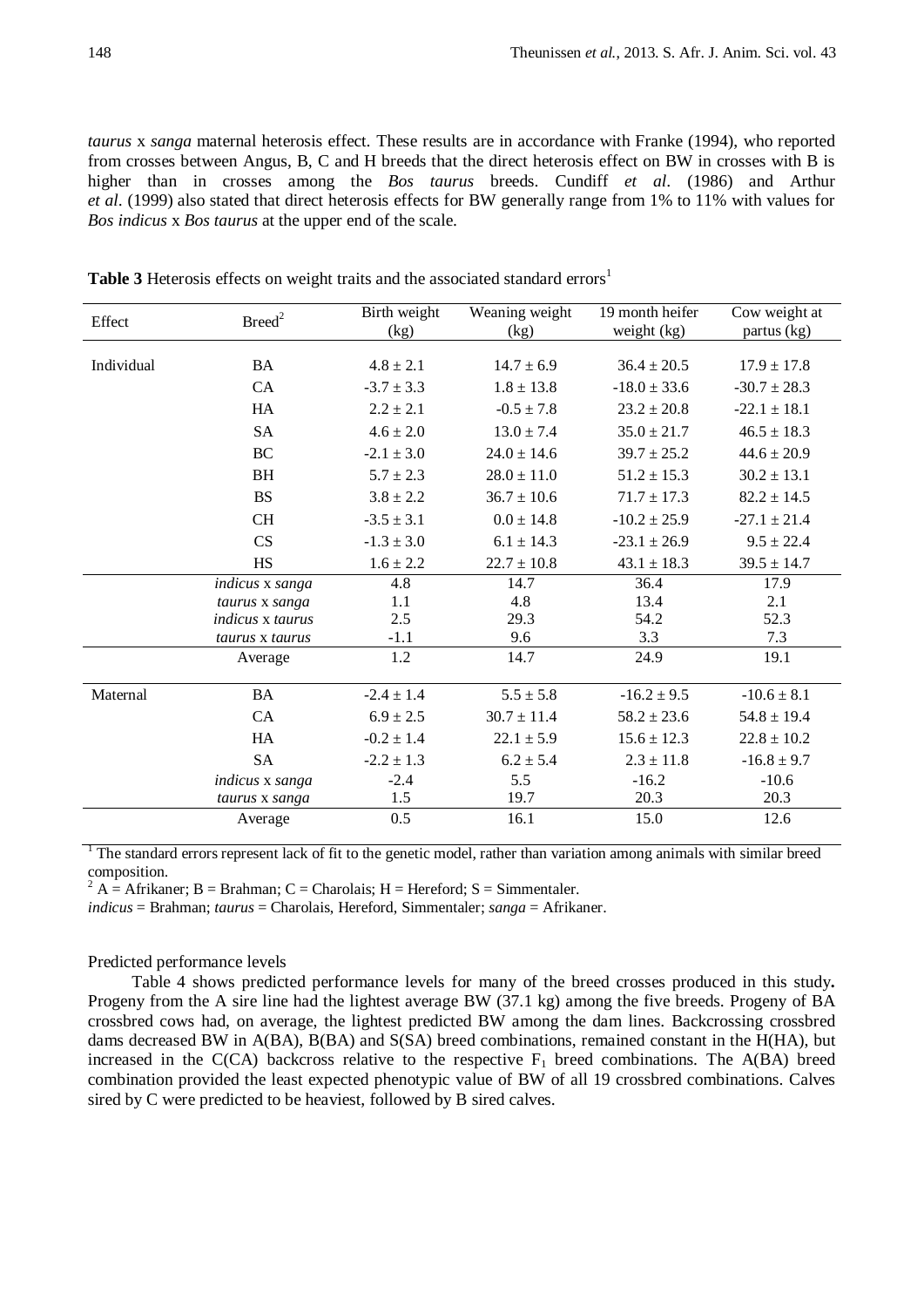| Dam breeds                | Sire breeds        |             |               |              |                 |         |
|---------------------------|--------------------|-------------|---------------|--------------|-----------------|---------|
|                           | Afrikaner (A)      | Brahman (B) | Charolais (C) | Hereford (H) | Simmentaler (S) | Average |
| Birth weight, kg          |                    |             |               |              |                 |         |
| A                         | (34.5)             | 40.8        | 40.6          | 36.7         | 42.6            | 40.2    |
| <b>BA</b>                 | 34.1               | 35.6        | 40.1          | 35.5         | 35.4            | 35.6    |
| CA                        | 37.4               | 45.5        | 47.1          | 42.1         | 45.2            | 43.5    |
| HA                        | 35.0               | 41.5        | 37.7          | 36.8         | 35.9            | 38.7    |
| <b>SA</b>                 | 41.8               | 46.5        | 44.8          | 37.8         | 40.5            | 41.4    |
| Average                   | 37.1               | 41.1        | 42.2          | 37.8         | 40.6            |         |
|                           | Weaning weight, kg |             |               |              |                 |         |
| $\boldsymbol{\mathsf{A}}$ | (184.0)            | 205.0       | 217.9         | 196.1        | 210.7           | 207.4   |
| <b>BA</b>                 | 198.4              | 204.7       | 239.2         | 224.9        | 232.4           | 219.9   |
| CA                        | 203.4              | 243.4       | 235.9         | 229.9        | 241.1           | 230.7   |
| HA                        | 186.2              | 225.0       | 230.8         | 198.6        | 229.1           | 213.9   |
| <b>SA</b>                 | 211.8              | 251.9       | 245.3         | 231.9        | 225.5           | 233.3   |
| Average                   | 200.0              | 226.0       | 233.8         | 216.3        | 227.8           |         |
| Heifer weight, kg         |                    |             |               |              |                 |         |
| $\mathbf{A}$              | (303.9)            | 348.5       | 365.4         | 334.8        | 362.3           | 352.8   |
| <b>BA</b>                 | 324.3              | 332.5       | 388.4         | 342.9        | 374.8           | 352.6   |
| CA                        | 314.6              | 398.9       | 394.1         | 363.0        | 382.1           | 370.5   |
| HA                        | 318.1              | 366.2       | 379.7         | 325.8        | 376.7           | 353.3   |
| <b>SA</b>                 | 338.5              | 384.3       | 381.1         | 358.7        | 361.9           | 364.9   |
| Average                   | 323.9              | 366.1       | 381.7         | 345.0        | 371.6           |         |
| Cow weight, kg            |                    |             |               |              |                 |         |
| $\mathbf{A}$              | (435.0)            | 484.2       | 494.4         | 437.3        | 486.6           | 475.6   |
| <b>BA</b>                 | 427.2              | 458.5       | 512.8         | 444.2        | 533.8           | 475.3   |
| CA                        | 435.5              | 540.8       | 525.6         | 478.1        | 511.4           | 498.3   |
| HA                        | 405.6              | 487.0       | 492.8         | 430.0        | 479.7           | 459.0   |
| <b>SA</b>                 | 468.9              | 509.0       | 507.1         | 455.8        | 474.0           | 483.0   |
| Average                   | 434.3              | 495.9       | 506.5         | 449.1        | 497.1           |         |

**Table 4** Predicted phenotypic values for weight traits of calves produced by different sire and dam breed groups

**( )** Not included in the average.

Progeny of CA crossbred cows had the greatest BW of all two-breed dams. All crossbred breed groups were predicted to wean heavier calves than purebred A. Progeny of C sires were expected to be heaviest at weaning, whereas the SA dam line was predicted to produce the heaviest weaned calves among the dam lines evaluated. On average, the A sire lines were expected to produce the lightest calves at weaning. On average, SA dams were predicted to wean the heaviest calves with the B(SA) topcross providing the greatest expected phenotypic value for WW. Relative to the F1 breed combinations, backcrosses to the A sire line decreased WW in A(BA), A(CA) and A(HA), but not in A(SA). Backcrossing the other crossbred dam meant that improved weaning performance was predicted for all but the B(BA) breed combination. On average, all breeds of sire were predicted to produce heavier heifers than A, with B and H sired heifer being intermediate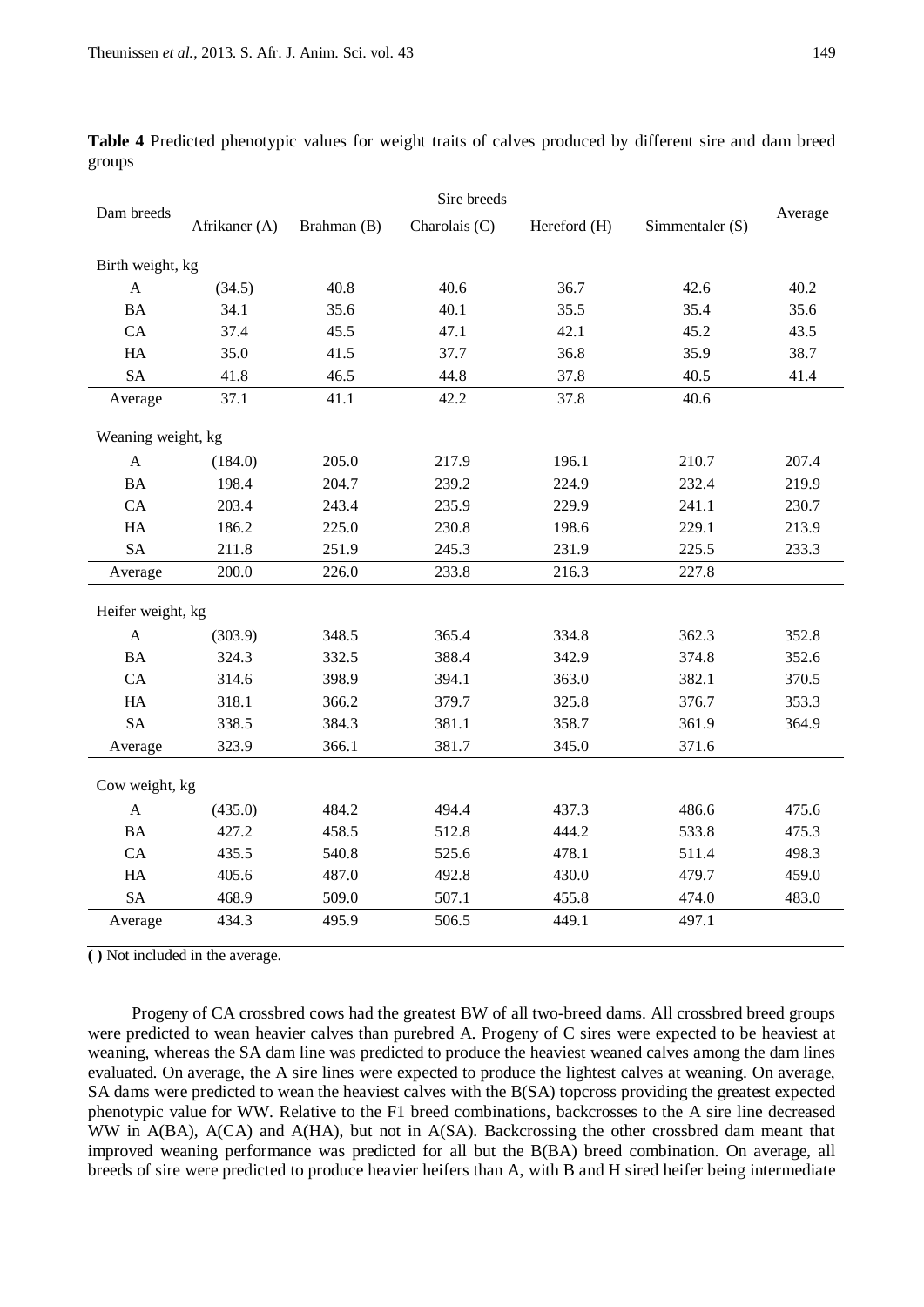between A and the heaviest S and C sired heifers. Backcrossing crossbred females increased predicted HW in C(CA) and H(HA), did not change predicted HW in the S(SA), and reduced predicted HW in B(BA) relative to the respective  $F_1$  breed combinations. All but the  $A(HA)$  and  $H(HA)$  breed combinations in this study had greater expected phenotypic values for CW at partus compared with purebred A dams (435 kg). On average, the B, C, H and S sire line genotypes had 14.2%, 16.6%, 3.4% and 14.5% increased CW, respectively, compared with A sire line genotypes. The B(CA) topcross had the greatest predicted CW among the breed combinations. Backcrossing two-breed cross dam lines to the A sire line consistently decreased predicted CW relative to  $F_1$  cross females. Backcrossing two-breed dam lines to S and B sire lines increased CW and backcrossing to H and C decreased predicted CW. The observed superiority of some of the backcrosses relative to  $F_1$  and topcross is a reflection of the need to appropriately account for the tradeoff between breed additive effects and heterosis in seeking to maximize performance through crossbreeding (Gregory & Cundiff, 1980).

# **Conclusions**

As terminal sires, C would be expected to sire the heaviest calves at birth, with B, H and S siring calves of similar birth weight to A. Similarly, C sired calves would be heaviest at weaning among the breeds studied here. Topcross calves sired by S and H would be expected to be heavier than cohorts sired by A.

The magnitude of the individual heterosis effects associated with B crosses is indicative of their use as a sire breed. The substantial positive direct effect of C on CW, coupled with its negative maternal additive effect on WW, make C an unlikely contributor to dam lines. Consistent with the earlier recommendation of Neser *et al.* (2003), these data indicate S as a desirable contributor to dam lines under conditions sufficiently favourable to support their increased level of milk production. Future work should explore the applicability of these findings to contemporary circumstances and effects of the differences observed here on production efficiency.

# **Acknowledgement**

This article forms part of a MSc study by the first author. This research is supported financially by RMRD SA (Red Meat Research and Development South Africa) and THRIP (Technology and Human Resources for Industry Programme). The dedication of the late D. Els, who summarized and analysed this extensive dataset statistically, and the excellent work by the researchers at Vaalharts Research Station in collecting the data are acknowledged.

### **References**

- Acocks, J.P.H., 1988. Veldtypes of South Africa. Memoirs of the Botanical Survey of South Africa. Botanical Research Institute. Pretoria.
- Alenda, R., Martin, T.G., Lasley, J.F. & Ellersieck, M.R., 1980. Estimation of genetic and maternal effects in crossbred cattle of Angus, Charolais and Hereford parentage. I. Birth and weaning weights. J. Anim. Sci. 50, 226-234.
- Anitei, S., 2006. The effects of global warming in Africa. Available at: ttp://news.softpedis.com
- Appel, A., 2006. Global warming may dry up Africa's rivers, study suggests. Available at: http://news.nationalgeographic.com/news/2006/03/03033\_060303\_africa.html
- Arthur, P.F., Hearnshaw, H. & Stephenson, P.D., 1999. Direct and maternal additive and heterosis effects from crossing *Bos indicus* and *Bos taurus* cattle: cow and calf production in two environments. Livest. Prod. Sci. 57, 231-241.
- Barkhouse, K.L., Van Vleck, L.D., Buchanan, D.S. & Marshall, D.M., 1998. Comparison of sire breed solutions for growth traits adjusted by mean expected progeny differences to a 1993 base. J. Anim. Sci. 76, 2287-2293.
- Bellows, R.A., Short, R.E., Anderson, D.C., Knapp, B.W. & Pahnish, O.F., 1971. Cause and effect relationships associated with calving difficulty and calf birth weight. J. Anim. Sci. 33, 407-415.
- Burrow, H.M., 2006. Utilization of diverse breed resources for tropical beef production. 8<sup>th</sup> World Congress on Genetics Applied to Livestock Production, Belo Horizonte, MG, Brazil.
- Cardoso, F.F. & Templeman, R.J., 2004. The value of hierarchical Bayes models on genetic evaluation of multiple-breed beef cattle populations. J. Anim. Sci. 83, 62-72.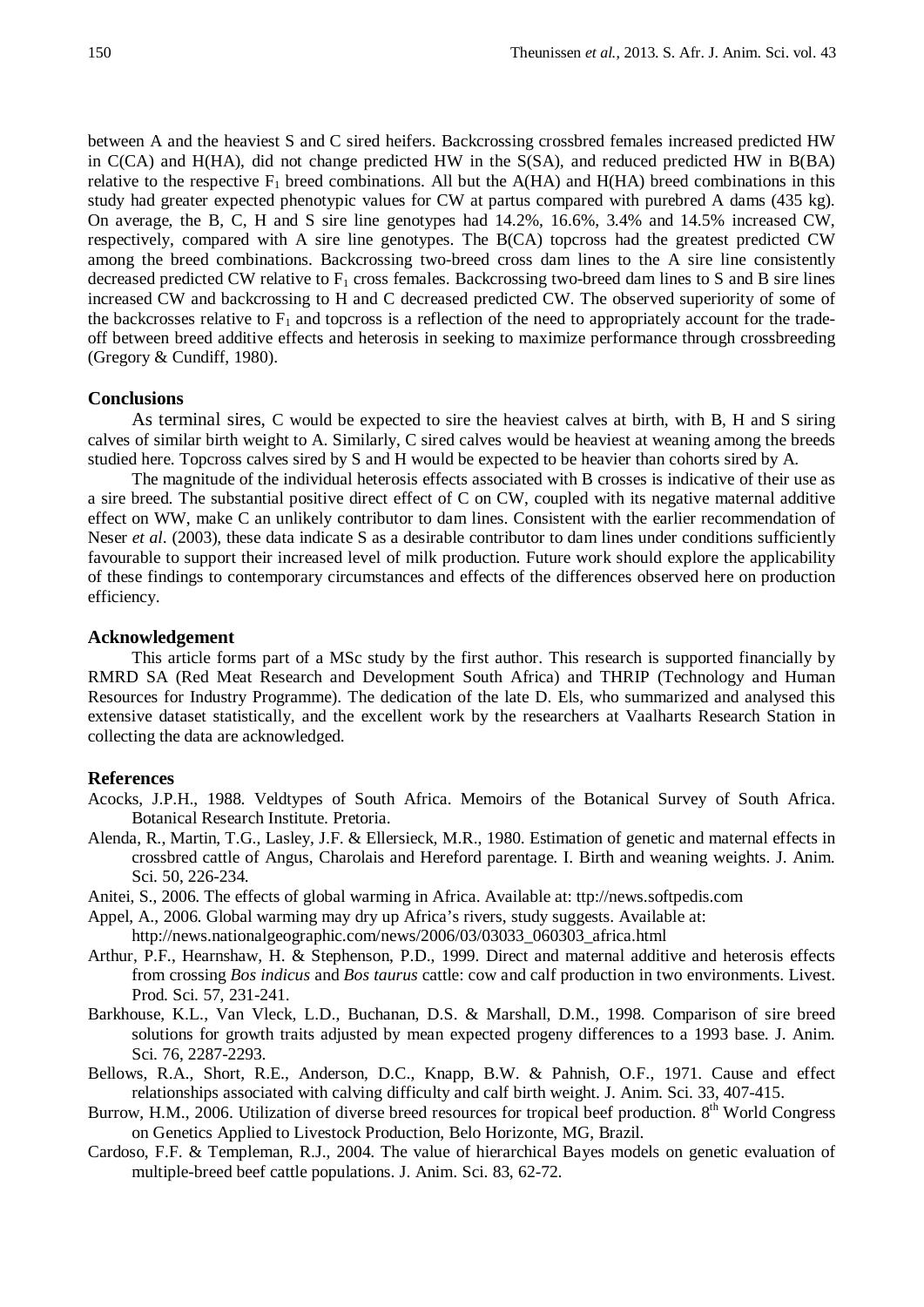- Crook, B.J., Neser, F.W.C. & Bradfield, M.J., 2010. Genetic parameters for cow weight at calving and at calf weaning in South African Simmental cattle. [Http://www.scielo.org.za/scielo.php?script=sci](http://www.scielo.org.za/scielo.php?script=sci)
- Cundiff, L.V., Gregory. K.E., Schwulst, F.J. & Koch, R.M., 1974. Effects of heterosis on maternal performance and milk production in Hereford, Angus and Shorthorn cattle. J. Anim. Sci. 38, 728-745.
- Cundiff, L.V., Gregory, K.E., Koch, R.M. & Dickerson, G.E., 1986. Genetic diversity among cattle breeds in its use to increase beef production efficiency in a temperate environment. Proc.  $3<sup>rd</sup>$  World Cong. Genet. Appl. Livest. Prod. IX, 271.
- Dadi, H., Jordaan, G.F., Schoeman, S.J. & Van der Westhuizen, J., 2002. The effect of Charolais and Hereford sires and straightbred and crossbred dams on pre-weaning growth of calves. S. Afr. J. Anim. Sci. 32, 38-43.
- Davis, K.C., Tess, M.W., Kress, D.D., Doornbos, D.E. & Anderson, D.C., 1994. Life cycle evaluation of five biological types of beef cattle in a cow-calf range production system: II. Biological and economic performance. J. Anim. Sci. 72, 2591-2598.
- Dickerson, G.E., 1969. Experimental approaches in utilizing breed resources. Anim. Breed. Abstr. 37, 191-202.
- Dickerson, G.E., 1973. Inbreeding and heterosis in animals. In: Proc. Of Anim. Breed & Genet. Symposium in Honor of Dr. J.L. Lush, Chapaign. Illinois. Amer. Soc. Anim. Sci. 54-77.
- Ehiobu, N.G., Goddard, M.E. & Taylor, J.E., 1990. Prediction of heterosis in crosses between inbreed lines of Drosophila melanogaster. Theoretical and Applied Genetics 80, 321-325.
- Els, D.L., 1988. Kruisteling vir Vleisproduksie. PhD thesis, University of the Free State, South Africa.
- Franke, D.E., 1994. Genetic effects for beef cattle pre-weaning traits. Proc. 5<sup>th</sup> World Cong. Genet. Appl. Livest. Prod. 17, 296 (Guelph, Canada).
- Franke, D.E., Habet, O., Tawah, L.C., Williams, A.R. & DeRouen, 1981. Direct and maternal genetic effects on birth and weaning traits in multibreed cattle data and predicted performance of breed crosses. J. Anim. Sci. 79, 1713-1722.
- Garrick, D.J., 2006. Genetic improvement of beef cattle assessing the ramifications of genetic change.  $8<sup>th</sup>$ World congress on Genetics Applied to Livestock Production, August 13-18. Belo Horizonte. MG, Brazil.
- Green, R.D., 2009. ASAS Centennial paper: Future needs in animal breeding and genetics. J. Anim. Sci. 87, 793-800.
- Gregory, K.E. & Cundiff, L.V., 1980. Crossbreeding in beef cattle: Evaluation of systems. J. Anim. Sci. 51, 1224-1242.
- Gregory, K.E., Smith, G.M., Cundiff, L.V., Koch, R M. & Laster, D.B., 1979. Characterization of biological types of cattle - cycle III: Birth and weaning traits. J. Anim. Sci. 48, 271-279.
- Laker, M.C., 2003. Soil Classification. A global desk reference. Print ISBN: 978-0-8493-1339-4. CRC Press.
- MacNeil, M.D. & Matjuda, L.E., 2007. Breeding objectives for Angus and Charolais specialized sire lines for use in the emerging sector of South African beef production. S. Afr. J. Anim. Sci. 37, 1-7.
- MacNeil, M.D., Dinkel, C.A. & Van Fleck, L.D., 1982. Individual and maternal additive and heterotic effects on 205-day weight in beef cattle. J. Anim. Sci. 54, 951-956.
- MacNeil, M.D., Cundiff, L.V., Dinkel, C.A. & Koch, R.M., 1984. Genetics correlations among sex-limited traits in beef cattle. J. Anim. Sci. 58, 1171-1180.
- MacNeil, M.D., Cundiff, L.V. & Gregory, K.E., 1988. Crossbreeding systems for beef production. Appl. Agric. Res. 3, 44-54.
- Moyo, S., Swanepoel, F.J.C. & Rege, J.E.O., 1996. Evaluation of indigenous , exotic and crossbred cattle for beef production in a semi-arid environment: reproductive performance and cow productivity. Proc. Aust. Soc. Anim. Prod. 21, 204-206.
- Neser, F.W.C., Van Wyk, J.B. & Erasmus, G.J., 2003. Performance of Simmentaler cattle in South Africa: a scientific review. [Http://www.wsff.info/files/congress](http://www.wsff.info/files/congress)
- Olsen, T.A., 2002. Crossbreeding programs for beef cattle in Florida. BUL 326/AN055. [Http://edis.ifas.ufl.edu/an055](http://edis.ifas.ufl.edu/an055)
- Pico, B.A., Neser, F.W.C. & Van Wyk, J.B., 2004. Genetic parameters for growth in South African Brahman cattle. S. Afr. J. Anim. Sci. 34, 44-46.
- Pollak, E.J., 2006. Multibreed genetic evaluations of beef cattle in the United States. 8<sup>th</sup> World Congress on Genetics Applied to Livestock production, Belo Horizonte, MG, Brazil.